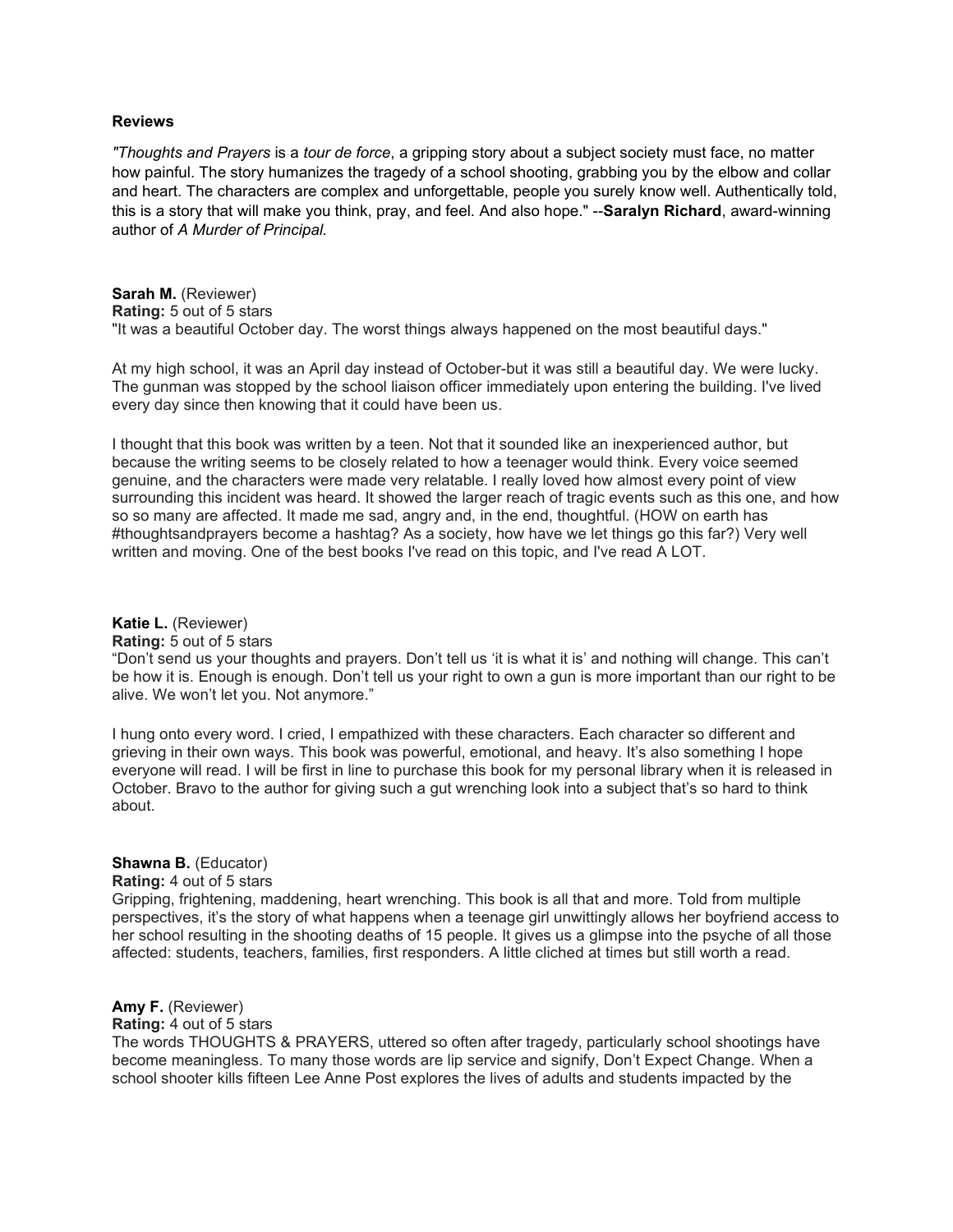shooting, people who lost friends, children and a spouse and the police officer father of a girl who wasn't shot.

Told from multiple points of view, THOUGHTS & PRAYERS explores grief compounded by trauma and one girl's guilt, she let the shooter through a locked door, believing that he wouldn't actually shoot anyone. Post does an excellent job showing people's different reactions, their anger, inspiration toward activism and one act of retribution.

I read THOUGHTS & PRAYERS from start to finish in one setting, captivated by the characters and their individual and collectible responses to tragedy and particularly enjoyed that both adults and teenagers points of view. I wish that THOUGHTS & PRAYERS wasn't as topical story or was something in the distant history of America. I wish that so many teenagers wouldn't have to relate to THOUGHTS & PRAYERS.

# **Terina A.** (Librarian)

# **Rating:** 5 out of 5 stars

This is one I had to put down because it was hitting me hard. Yes, it's about a school shooting, but it's really about the aftermath of a school shooting and how it affected everyone involved. Told from many characters' points of view, we see how students, parents, spouses, and faculty are affected by such a traumatic event.

\*\*\*The following is NOT a spoiler.\*\*\*

Super student, but always in the background Lily didn't lose anyone in the shooting but is tied into the event in a way no one knows nor would understand. She was the one who opened the locked school door to let the shooter in to kill her classmates and teachers. She was the unknown accomplice. Everyone is speculating who it might have been, while dealing with the immense loss in their own way. Lily didn't know what he had planned, or did she? Was this really what she wanted all along? As she sees the consequences of her actions in lives of her classmates, teachers, and community, the guilt eats at her, but coming clean would mean her life will be over.

This is a rollercoaster of emotions from beginning to end. Great read.

**Jiyoung S**, (Reviewer)

**Rating:** 4 stars out of 5 stars

We all know that the victims and survivors of mass shooting go through a lot... But I personally never fully understood the magnitude of what that is like until I came across Thoughts & Prayers.

At first, I thought Lily was the main character of the book; however, this book is organized in a way that each character has their chance to share their life from their perspective from the day of the shooting.

I definitely sympathized with Lily, especially in the beginning of the book, when things got out of control and many people were killed and hurt. I can't imagine being Lily and having to navigate that chaos and guilt trying to hide it from everyone else.

However, as the story continued, I wholeheartedly empathized with the rest of the victims and survivors of the shooting and could not hold my tears in. In many tragic events, it's easy to focus on the victims, not the survivors including victims' families and friends. But can you imagine having your loved ones taken away from you out of nowhere?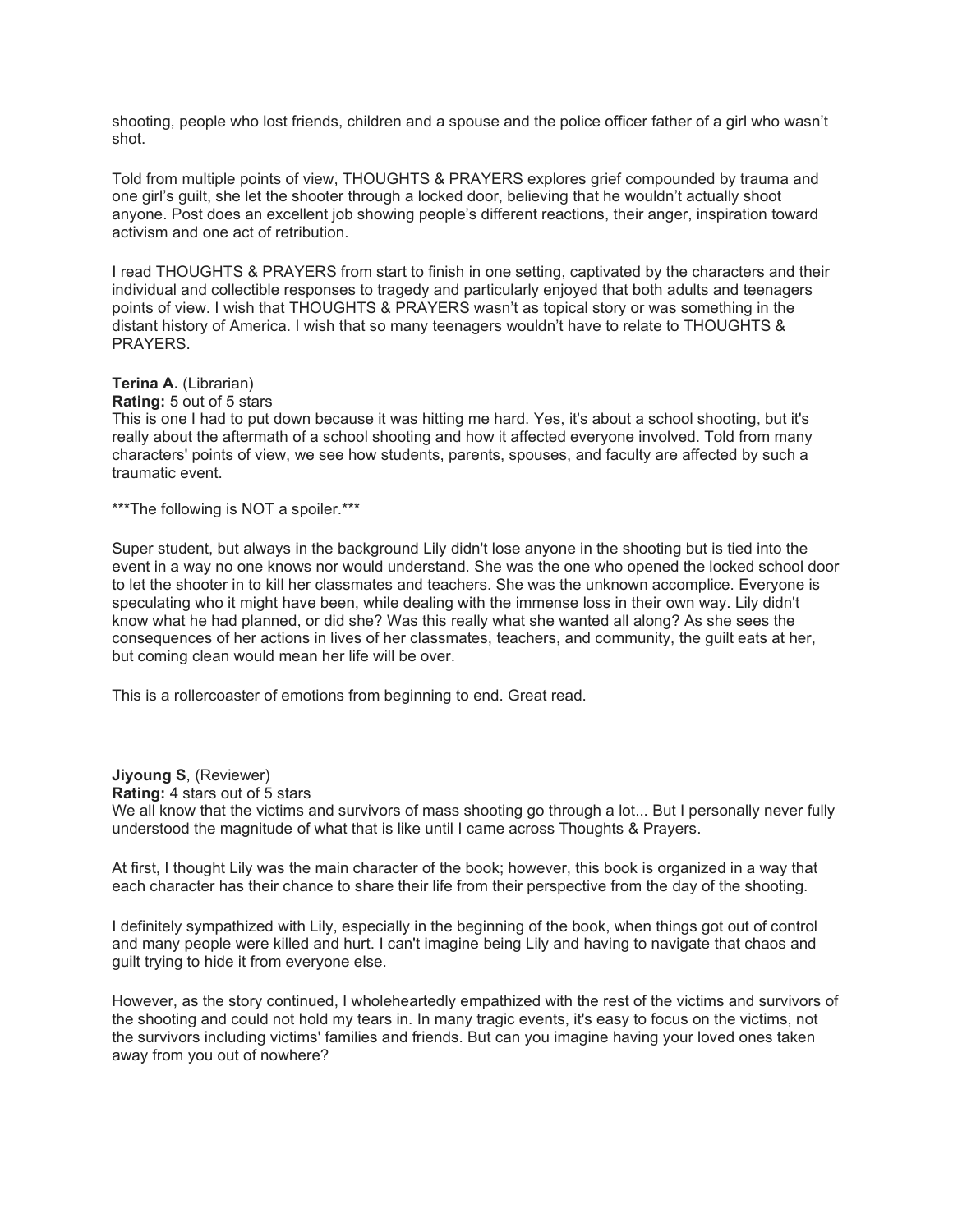Reading about how the survivors from the shooting were coping with the tragedy, it gave me a lot to think about: Some people want changes to prevent another mass shooting, some people want to forget everything and slowly move on, and some people cannot simply move on... because they feel guilty for surviving.

I know simple Thoughts & Prayers are not enough for the survivors and victims of mass shooting. We need systemic changes to keep our children safe from guns and gun violence. I hope that day comes sooner than later.

## **Danielle S**, Educator

#### 5 stars

Thoughts and Prayers is a heart-wrenching story of a school shooting. I've read other books on the subject, but I liked the way this one was done from various perspectives. Many aspects are explored such as survivor's guilt and the push for stronger gun control. We see through the eyes of a grieving parent, friend, and wife. What makes this story unique is the unknown accomplice involved in the event. Reading this brought back memories of hearing these awful stories play out in the news and the lasting effects on the families, school, and community. I am curious how those who have lived through a tragedy such as this one would react to this book and if it reflected their own experiences. While devastating, books like this are important to bring awareness about an epidemic that has swept the nation and a call to action to prevent these senseless acts from occurring again.

## **Rebekah B**, Reviewer

#### 5 stars

This book.... will make you cry, think deeply about a horror that has swept too many of this nation's schools, and leave you with a fight burning in your spirit. Each author in this book did a fantastic job of putting together a heart-wrenching read and maybe it's just me but I found myself entranced with Lily. How her choices affected so many people and how she was unwittingly sucked into something so horrible as an accomplice.

#### **Erin M**, Educator

#### 5 stars

This was a powerful, emotional and gut-wrenching book. I appreciated the multiple perspectives and insights to different characters. I did not expect a few of the surprising twists but they kept the pace moving along well. This was a tough topic and a hard read at times but I highly recommend it.

**Kris Z**, Reviewer 5 stars Wow.

For some reason I have read a number of books about school shootings, and they're all sad, but this one was so beautifully written that it was sometimes difficult to read. Not just one but several of the characters have passages that I really found to be a lot to handle emotionally. Specifically, the relationship between Cat & Sofia is just wonderful, and I wish that every young girl had a friend like that. Since I do have a friend like that, who I can't imagine losing, their story line was really tough for me to read sometimes. The emotional response I had to her experience really illustrated for me the extreme trauma kids are experiencing when things like this happen or even when they worry about things like this happening.